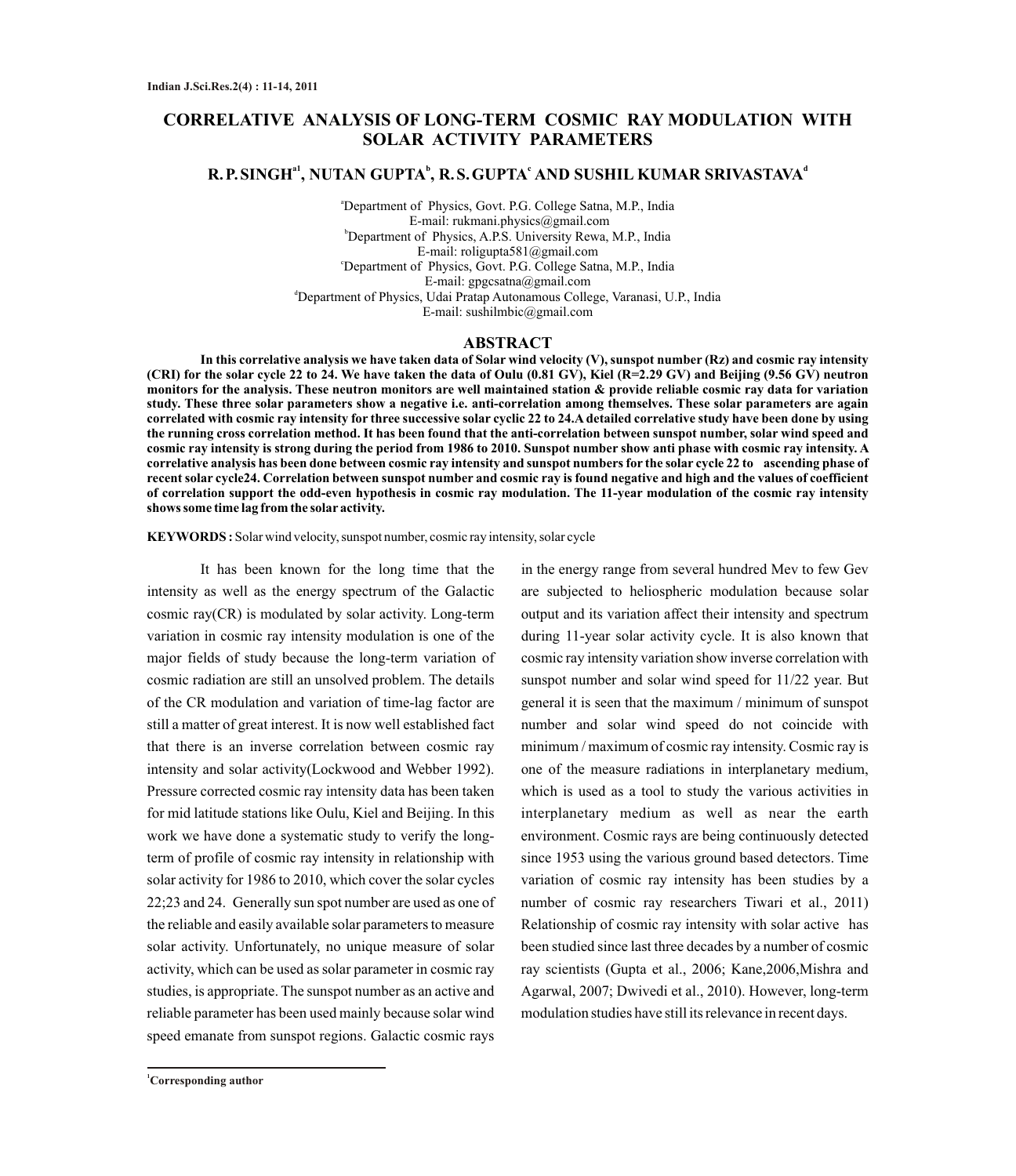### **METHOD OF ANALYSIS**

In this study and correlative analysis we have taken data of solar wind velocity (V), sunspot number (Rz) and cosmic ray intensity (CRI) for the solar cycle 22 to 24. We have taken the data of Oulu (0.81 GV), Kiel (R=2.29 GV) and Beijing (9.56 GV) neutron monitors for the analysis. These neutron monitors are well maintained station and provide reliable cosmic ray data for variation study. In this study we have selected the monthly mean data and yearly mean data of above cited parameters. And most of the data solar plasma parameters have been taken from the website of Omni Web and Solar Geophysical data books(monthly publication of NOAA). The pressure corrected cosmic ray data of Oulu, Kiel and Beijing have been used.

#### **RESULTS AND DISCUSSION**

Using the twelve monthly mean values of sunspot number (Rz) and cosmic ray intensity (CRI); the correlation coefficients have been derived for the period of 1986 to 2010, which cover the solar cycle 22 to 24. Coefficient of correlation is found to be negative and high for the most of the period. However, it changes positive to negative and vice-versa quiet frequently. Fig.1 shows long term modulation of cosmic ray intensity (Beijing) and solar wind

speed for the period 1986 to 2010. Fig. 2 shows cross Correlation curve for the yearly value of solar wind speed and cosmic ray intensity (Beijing) for the period 1986 to 2010 and correlation between CRI with solar wind speed is negative (-0.411). Fig. 3 shows long term modulation of cosmic ray intensity (Beijing) and Sunspot number (Rz) for the period 1986 to 2010 which shows that CRI and Rz are anti-correlated. Fig. 4 shows the correlation between sunspot number and cosmic ray intensity for Beijing neutron monitor data. Which shows negative correlation (-0.899) between both the indices. We have plotted the yearly values of correlation coefficient Rz Vs CRI (Oulu) and V Vs CRI (Kiel) in fig. 5, reveals that shape of curve for even solar cycle 22 is similar to next even solar cycle 24 similar variation trend is found for odd solar cycle 23. Our results indicate an odd-even hypothesis in this correlative analysis. These figures clearly demonstrate a good correspondence between cosmic ray intensity and sunspot number solar wind speed along with same peculiarities.

Therefore it is concluded that

1. Cosmic ray intensity (CRI) and Sun spot number (Rz) are anti-correlated.

2. Correlation between Cosmic ray intensity (CRI) and Solar Wind speed (V) is found negative.

3. Odd-even hypothesis is evident in correlative analysis.



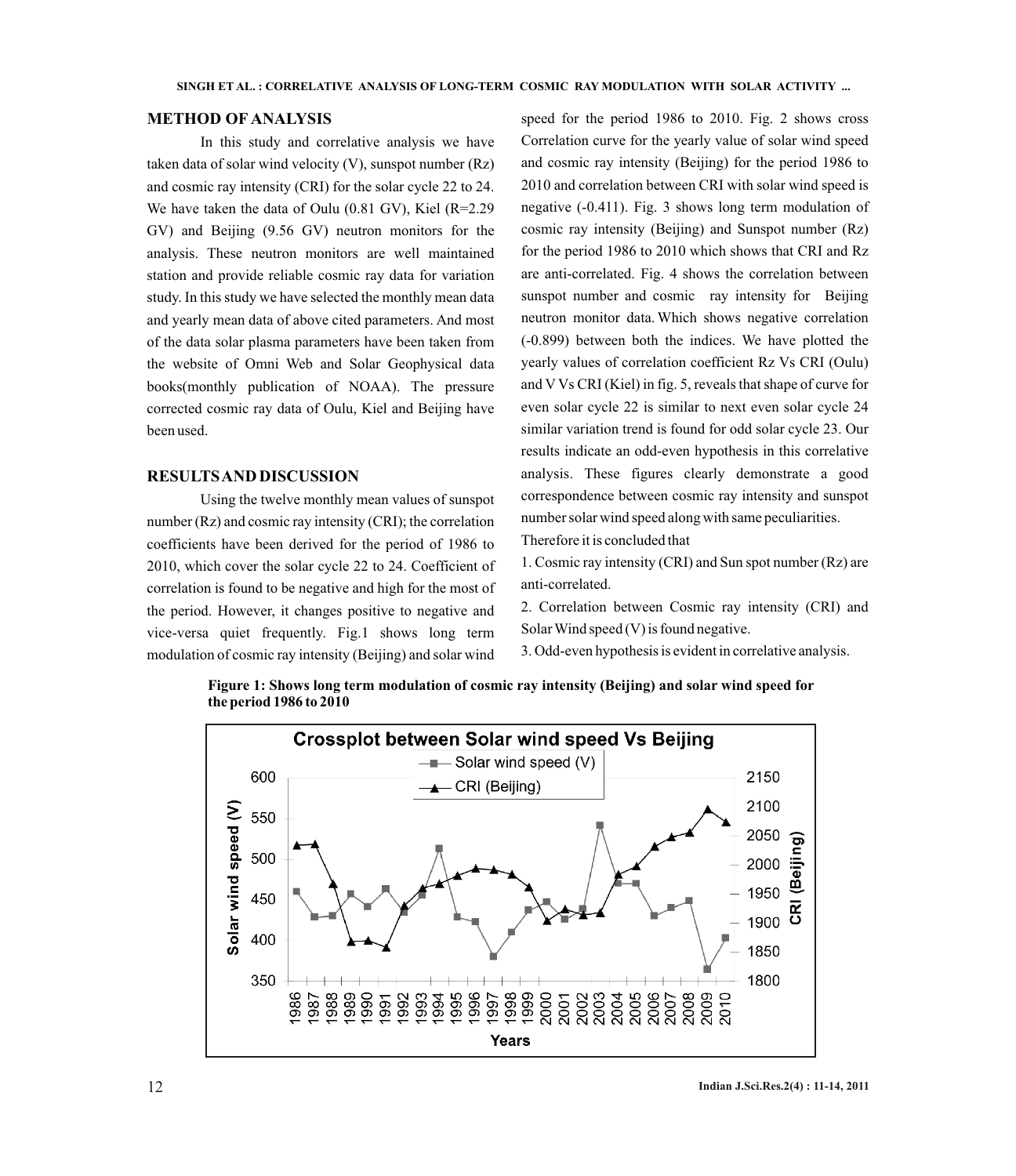

**Figure 2: Cross Correlation Curve for the yearly value of solar wind speed and cosmic ray intensity (Beijing) for the period 1986 to 2010** 

**Figure 3: Shows long term modulation of cosmic ray intensity (Beijing) and Sunspot number (Rz) for the period 1986 to 2010**